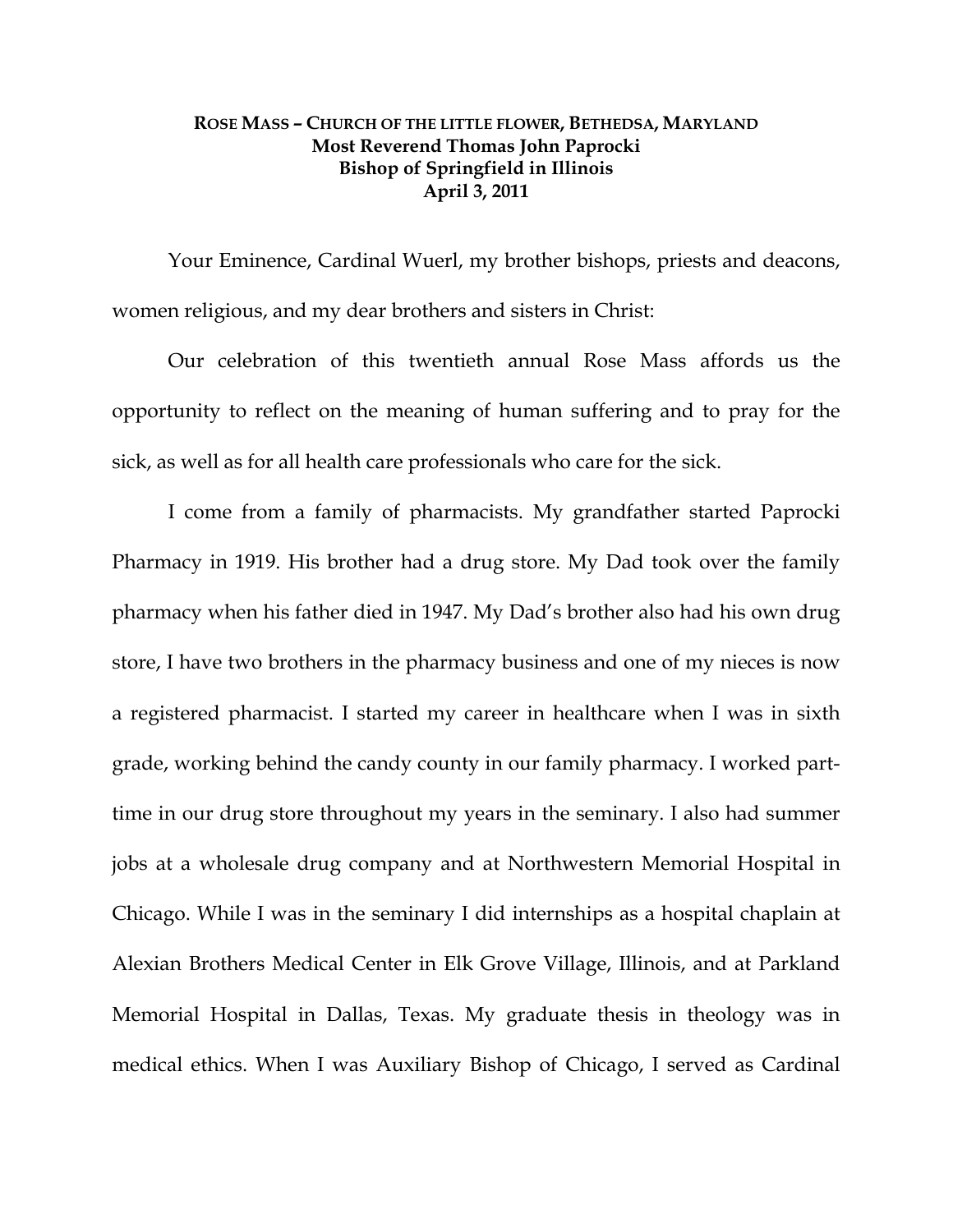George's Liaison for Health and Hospital Affairs and I currently serve as a Member of the United States Conference of Catholic Bishops' Task Force on Health Care, so I have more than a passing interest in the subject health care. As a hockey goalie, I have also been a frequent visitor to hospital emergency rooms for treatment of injuries sustained in the line of fire. I am deeply grateful to the doctors, nurses and other health care professionals who treated me in my pain and suffering with skill and compassion.

Of course, all of us have been sick at one time or another, some more seriously than others, so we all have had occasion to think about sickness, to suffer through it, and wonder why a loving God allows the pain and suffering of sickness and disease. In the Bible, the Book of Job in the Old Testament is a masterful treatise on the search for the meaning of human suffering. That search always seems to start with looking for a culprit, someone or something to blame for our misfortune. The blame game usually starts with seeing sickness as a punishment for sin. What the Book of Job initiates in the growing and maturing revelation of God to His people, is that the mystery of sickness and suffering are not often easily dismissed by blame of direct human sin—for what was so confounding for Job was that he was a good and righteous man. His sickness and misfortune at losing everything and everyone that was dear to him clearly was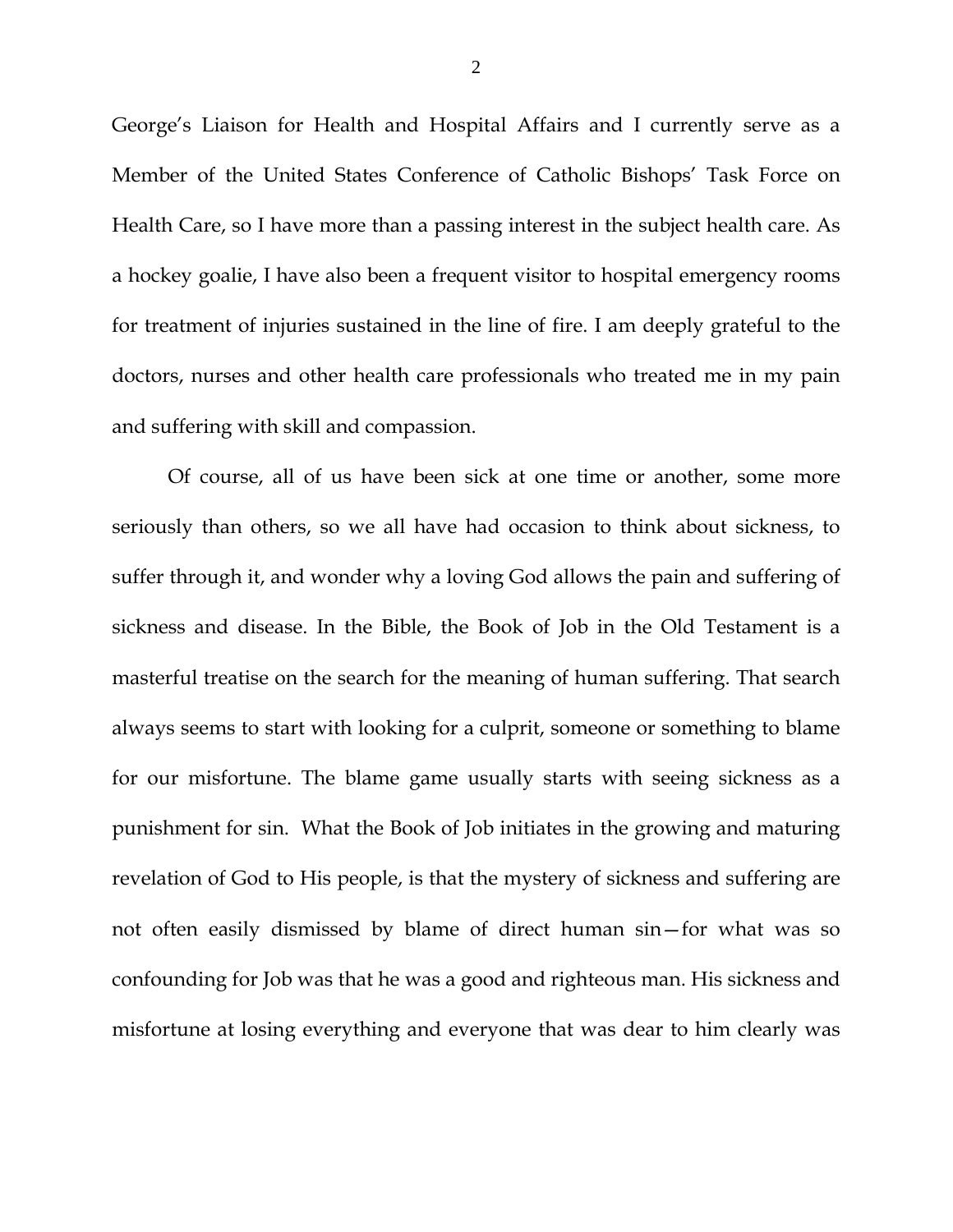not a punishment, yet God allowed Satan to inflict evil on Job for reasons known only to God.

Similarly, in the New Testament, the story of the man born blind in the Gospel of Saint John starts with the disciples asking Jesus if the man's blindness was due to his own sins or the sins of his parents. Jesus answers that it was neither for the man's sins nor his parents sins that the man was born blind, but "that the works of God might be made visible through him." What does this mean?

It is true as a general principle that sickness and suffering are the consequence of original sin, the human rebellion against God as described in the story of Adam and Eve in the Book of Genesis, the effects with which we must all live. Since this sin has changed our relationship with the created world, no longer are all things around us ordered for our good. No one, Christian or not, can avoid this reality. But it is a mistake to look to specific, actual sins as the reason for all sickness and suffering. The explanation that the man was born blind "so that the works of God might be made visible through him" can be understood on at least two levels.

On the first level, the works of God are revealed in the miracle that Jesus performs to cure the man's blindness. This has a great significance for health care professionals. To the extent that our medical care for the sick helps to restore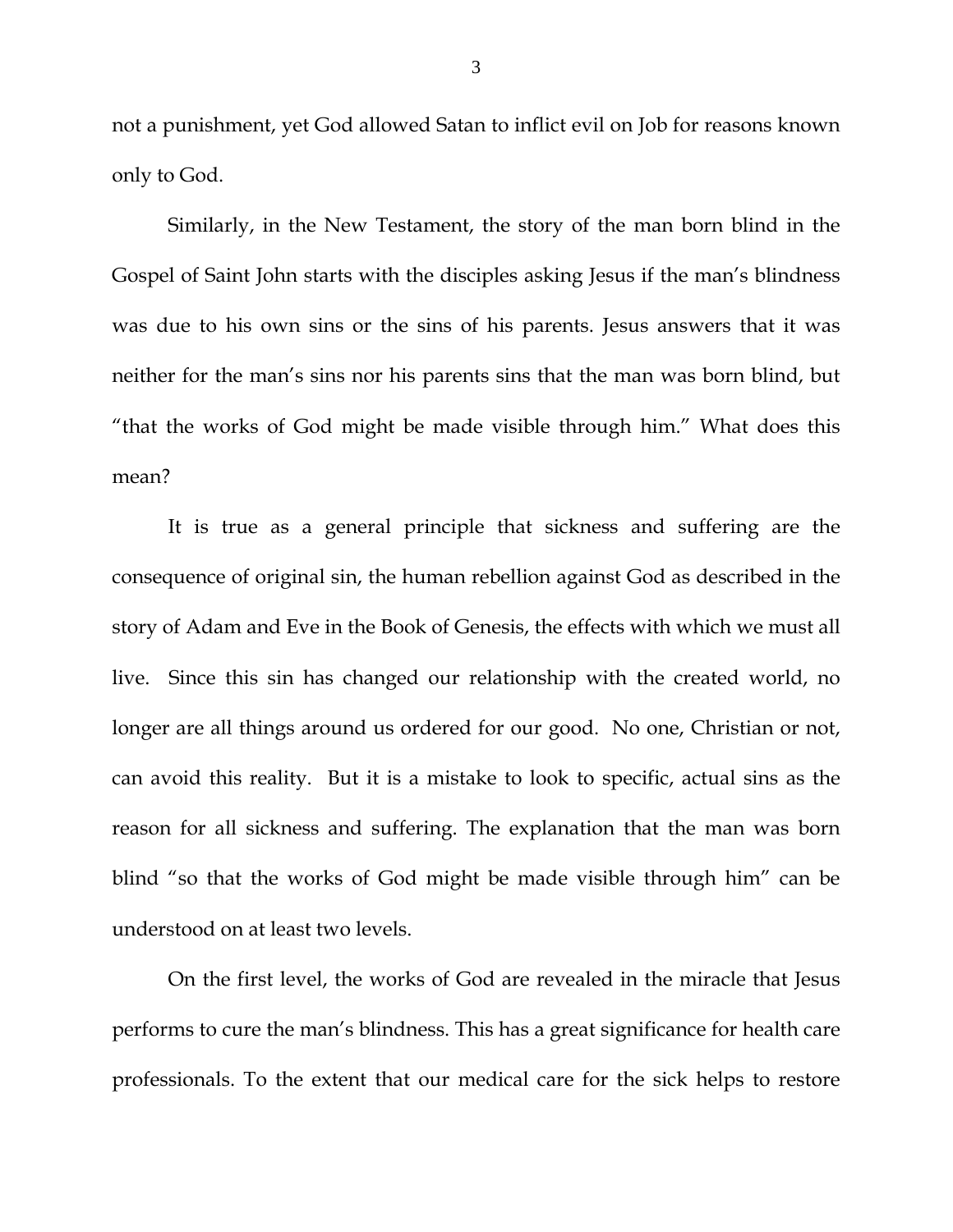people to good health, the works of God are revealed. But even when good health is not restored, when people suffer from terminal illnesses and die, the works of God are revealed in the compassion and merciful love shown by those who care for the sick, by which they imitate and reflect the love of Jesus. Compassion requires action—it requires the willingness to place ourselves in the midst of the suffering, understanding that we are present before the cross for a reason. Compassion alone is not sufficient—health care workers in particular are called to come into the reality of the suffering of another. Some contemporary attempts at relieving suffering, which cite compassion, are more correctly a "flight from suffering," not a willingness to come into the reality of the cross. While the vocation to heal and care for the sick and suffering are most laudable, they can never dismiss the suffering person while attempting to relieve the suffering itself. Human dignity cannot be taken away by suffering, but it can be and often is taken away by isolation or the judgment of a life as not worth living.

On a second level, though, the works of God were being revealed in the man born blind even before Jesus gave him physical sight. This was apparently because the blind man had been living in such a way that God's goodness could be seen in him. Unlike other accounts of miracles where people asked Jesus to heal them or their loved ones, the man born blind makes no such request of Jesus. It is Jesus who takes the initiative to heal him. Perhaps this suggests that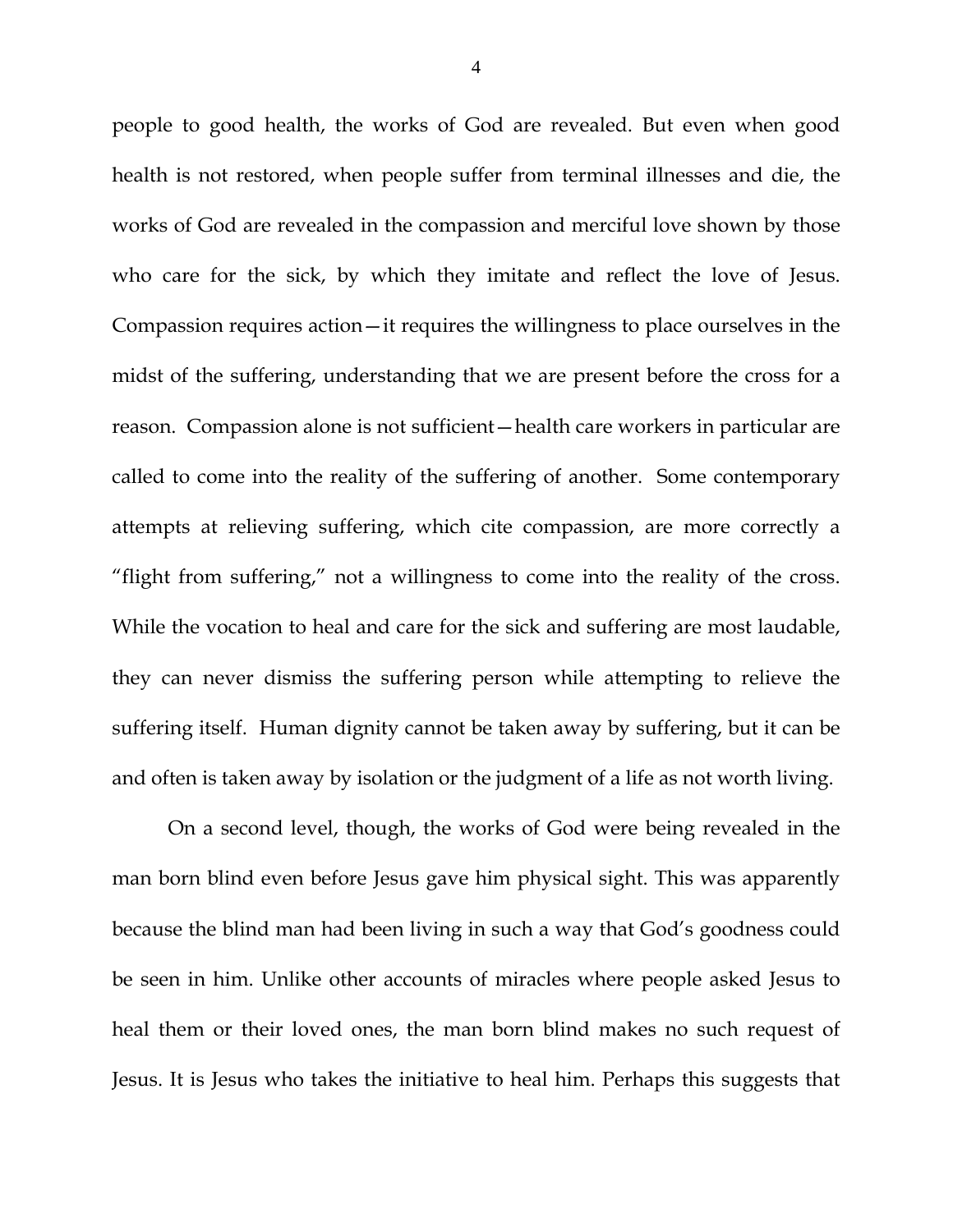the blind man put spiritual insight above the physical ability to see. This would explain the statement of Jesus that he came into the world "so that those who do not see might see." Jesus has not restored physical sight to everyone who has ever been blind, but His grace does enable people to see Him with the eyes of faith as our Lord and Savior.

Of course what the message and person of Christ adds to the revelation of Job goes beyond mere "explanation." It involves the very act of taking on suffering and sin, not from on high, but in Christ's acceptance of death on the cross for you and for me. It goes beyond an academic answer, to the very stepping into our situation and literally, suffering in our place. Just as Jesus initiated the healing of the man born blind, he has in a real sense, by his death on the cross, whereby he unites himself to the imperfections of our nature, as well as his victory over sin and death in the resurrection, initiated the process of healing in us. That process involves our own carrying of the cross from time to time, many crosses which we cannot avoid. But in addition, it involves the voluntary carrying of the crosses of others in their need.

Certainly, suffering is an experience of evil, the privation of the goods of health and security. However, in God's wisdom, they may, if we are open, become the unique opportunity for being instruments of God's decisive grace in the midst of this imperfect world. Those who share in suffering, participate as

5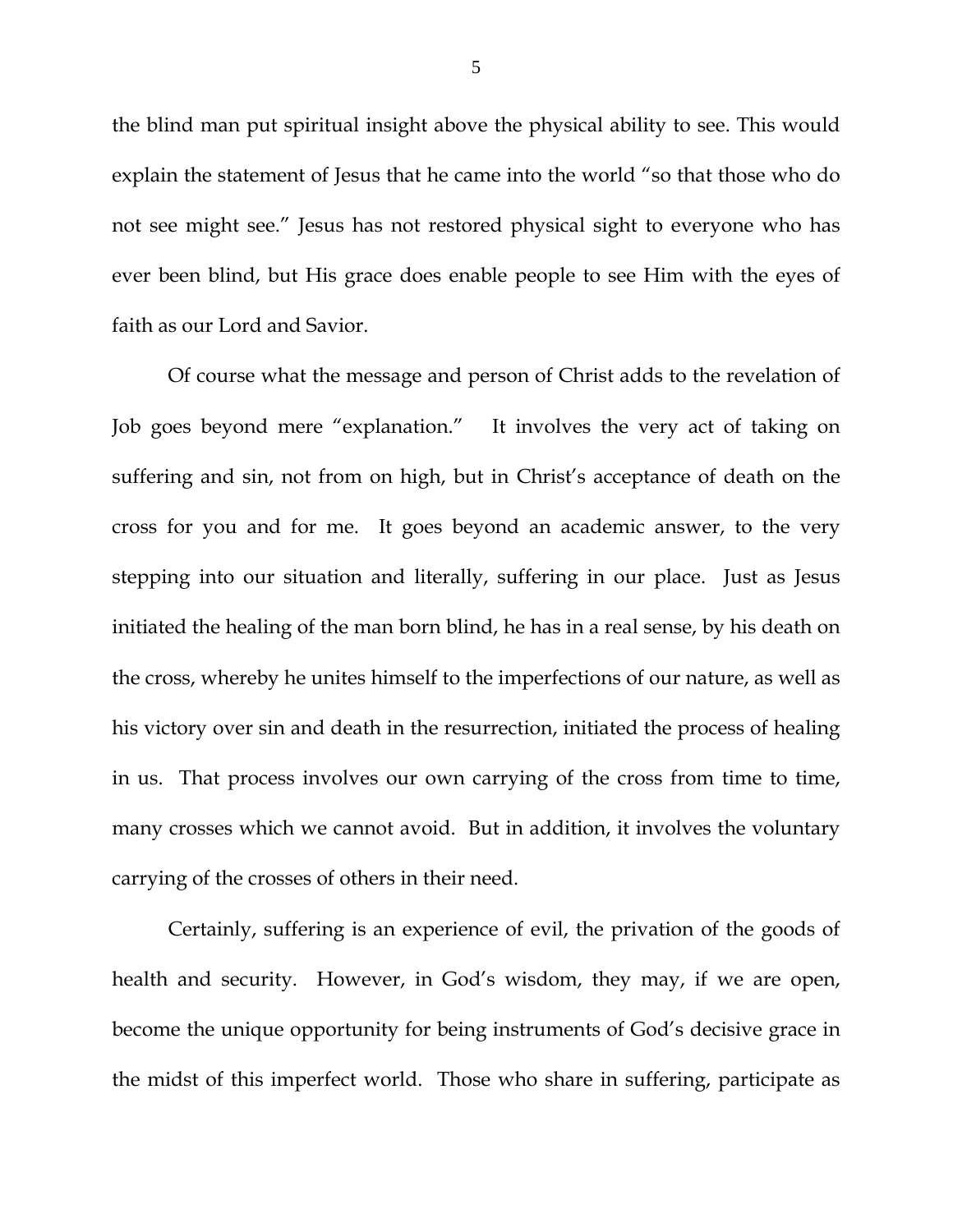did Christ, in the cosmic struggle of good and evil, and bear up in their own bodies the effects of the sinfulness of the world, offering to God, even while not understanding, the unconditional openness to him in all things. Those who attend to the sick and suffering lift the crosses of those in need, that they may carry with pain and struggle, but not with shame or defeat, the instrument of our salvation, however and whenever it comes. Those who love and support as family and friends of the suffering, are, by the very fact of the suffering, though clearly not chosen, but nonetheless real, drawn into a new relationship of love, forgiveness, and unconditional acceptance of the sick and dependent person.

What may never be expressed in times of success, health and joy, are often brought to the surface when we are faced with the struggles which we come to know are beyond our ability to address alone. This invitation to communion has the potential to re-orient the priorities of our lives around the grace and love of God, stripping aside the common and less important cares of the world around us and address what is at the core of our hearts. The opportunity for conversion and inter-personal reconciliation may only come to us when we are unable to carry our crosses alone. We know not why they come to us, and we know not how deeply they may move us, but we do know that the reality of suffering draws us to go outside ourselves, to others and to God, in a way we may never otherwise be drawn.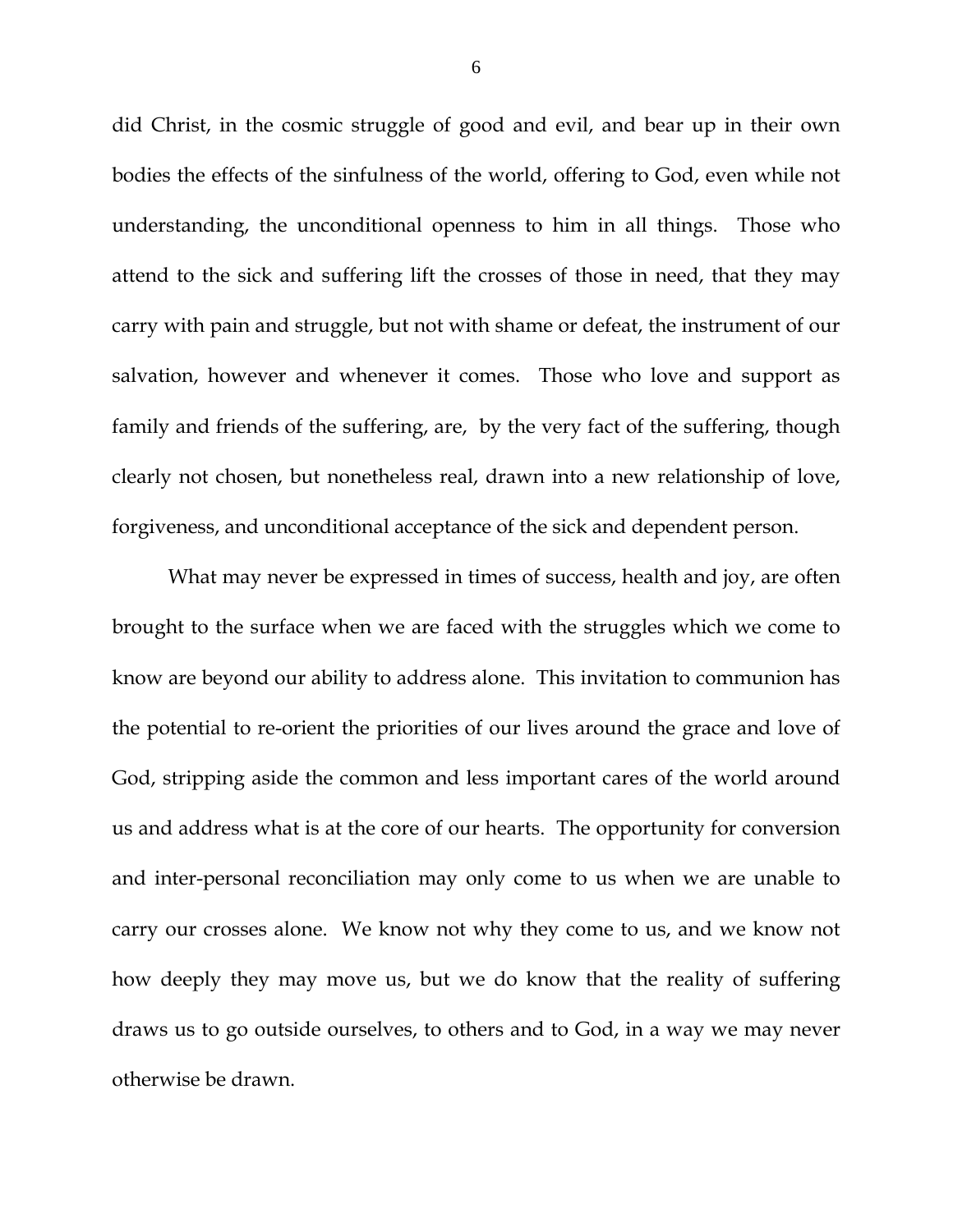In his message for this year's World Day of the Sick, Pope Benedict said, "Dear sick and suffering, it is precisely through the wounds of Christ that we are able to see, with eyes of hope, all the evils that afflict humanity. In rising again, the Lord did not remove suffering and evil from the world, but he defeated them at their root. He opposed the arrogance of Evil with the omnipotence of his Love. He has shown us, therefore, that the way of peace and joy is Love: 'Just as I have loved you, you also should love one another' (Jn 13:34). Christ, victor over death, is alive in our midst. And while with St. Thomas we also say 'My Lord and my God!', let us follow our Master in readiness to spend our lives for our brothers and sisters (cf. 1 Jn 3:16), becoming messengers of a joy that does not fear pain, the joy of the Resurrection."

During his traditional concluding remarks to end the general audience this past March 23rd, Pope Benedict XVI encouraged people struggling with illness to find comfort in the cross this Lent. Addressing young people, the sick and newlyweds, he said, "Dear friends, may the Lenten season be a propitious occasion to translate our daily existence, according to the different situations in which each one of us finds himself, into the same sentiments of the Savior, who for us gave his life on the cross." The Holy Father expressed his hope that his listeners would find "comfort and support in [Christ's] sacrifice offered for the salvation of the whole of humanity."